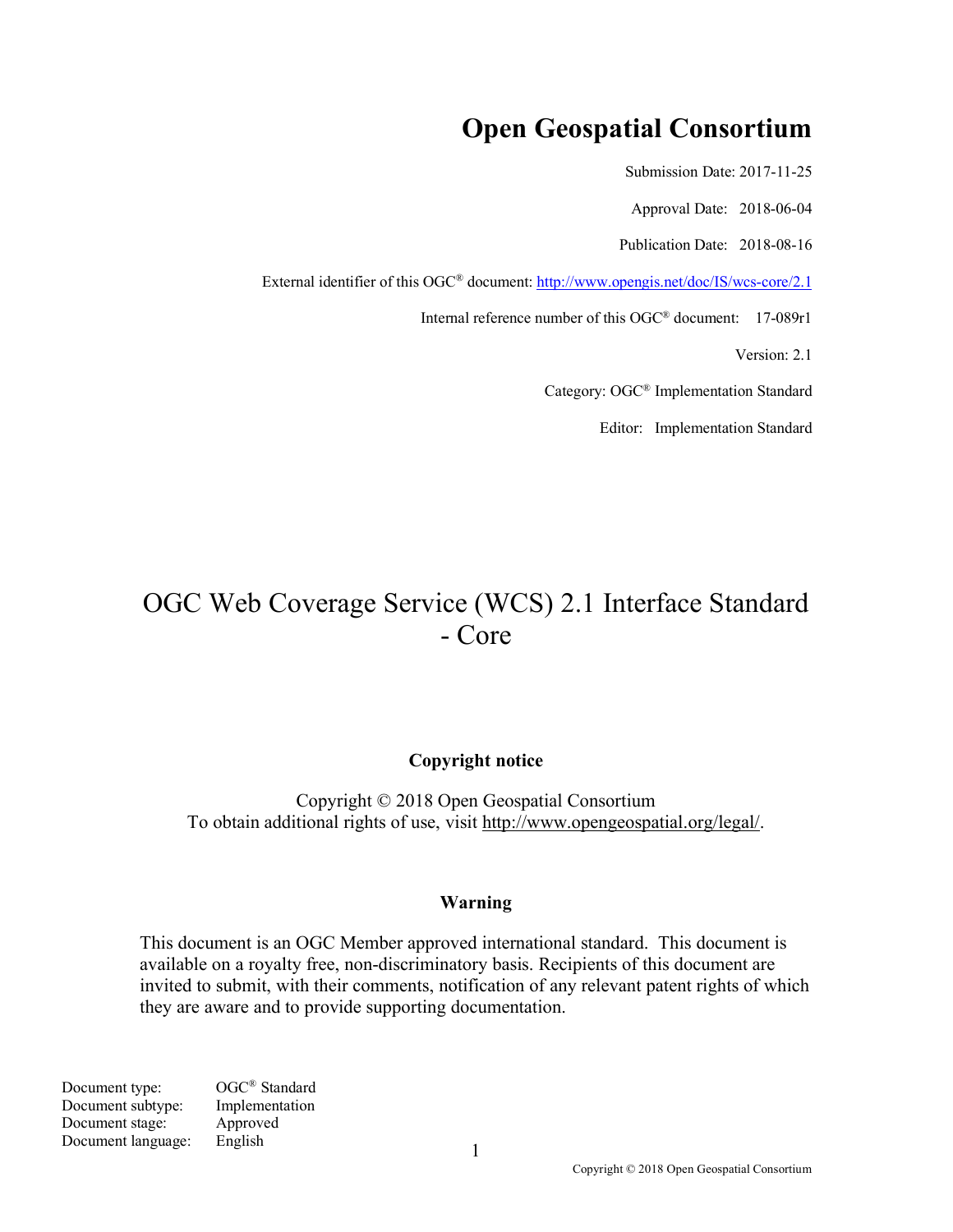#### License Agreement

Permission is hereby granted by the Open Geospatial Consortium, ("Licensor"), free of charge and subject to the terms set forth below, to any person obtaining a copy of this Intellectual Property and any associated documentation, to deal in the Intellectual Property without restriction (except as set forth below), including without limitation the rights to implement, use, copy, modify, merge, publish, distribute, and/or sublicense copies of the Intellectual Property, and to permit persons to whom the Intellectual Property is furnished to do so, provided that all copyright notices on the intellectual property are retained intact and that each person to whom the Intellectual Property is furnished agrees to the terms of this Agreement.

If you modify the Intellectual Property, all copies of the modified Intellectual Property must include, in addition to the above copyright notice, a notice that the Intellectual Property includes modifications that have not been approved or adopted by LICENSOR.

THIS LICENSE IS A COPYRIGHT LICENSE ONLY, AND DOES NOT CONVEY ANY RIGHTS UNDER ANY PATENTS THAT MAY BE IN FORCE ANYWHERE IN THE WORLD.

THE INTELLECTUAL PROPERTY IS PROVIDED "AS IS", WITHOUT WARRANTY OF ANY KIND, EXPRESS OR IMPLIED, INCLUDING BUT NOT LIMITED TO THE WARRANTIES OF MERCHANTABILITY, FITNESS FOR A PARTICULAR PURPOSE, AND NONINFRINGEMENT OF THIRD PARTY RIGHTS. THE COPYRIGHT HOLDER OR HOLDERS INCLUDED IN THIS NOTICE DO NOT WARRANT THAT THE FUNCTIONS CONTAINED IN THE INTELLECTUAL PROPERTY WILL MEET YOUR REQUIREMENTS OR THAT THE OPERATION OF THE INTELLECTUAL PROPERTY WILL BE UNINTERRUPTED OR ERROR FREE. ANY USE OF THE INTELLECTUAL PROPERTY SHALL BE MADE ENTIRELY AT THE USER'S OWN RISK. IN NO EVENT SHALL THE COPYRIGHT HOLDER OR ANY CONTRIBUTOR OF INTELLECTUAL PROPERTY RIGHTS TO THE INTELLECTUAL PROPERTY BE LIABLE FOR ANY CLAIM, OR ANY DIRECT, SPECIAL, INDIRECT OR CONSEQUENTIAL DAMAGES, OR ANY DAMAGES WHATSOEVER RESULTING FROM ANY ALLEGED INFRINGEMENT OR ANY LOSS OF USE, DATA OR PROFITS, WHETHER IN AN ACTION OF CONTRACT, NEGLIGENCE OR UNDER ANY OTHER LEGAL THEORY, ARISING OUT OF OR IN CONNECTION WITH THE IMPLEMENTATION, USE, COMMERCIALIZATION OR PERFORMANCE OF THIS INTELLECTUAL PROPERTY.

This license is effective until terminated. You may terminate it at any time by destroying the Intellectual Property together with all copies in any form. The license will also terminate if you fail to comply with any term or condition of this Agreement. Except as provided in the following sentence, no such termination of this license shall require the termination of any third party end-user sublicense to the Intellectual Property which is in force as of the date of notice of such termination. In addition, should the Intellectual Property, or the operation of the Intellectual Property, infringe, or in LICENSOR's sole opinion be likely to infringe, any patent, copyright, trademark or other right of a third party, you agree that LICENSOR, in its sole discretion, may terminate this license without any compensation or liability to you, your licensees or any other party. You agree upon termination of any kind to destroy or cause to be destroyed the Intellectual Property together with all copies in any form, whether held by you or by any third party.

Except as contained in this notice, the name of LICENSOR or of any other holder of a copyright in all or part of the Intellectual Property shall not be used in advertising or otherwise to promote the sale, use or other dealings in this Intellectual Property without prior written authorization of LICENSOR or such copyright holder. LICENSOR is and shall at all times be the sole entity that may authorize you or any third party to use certification marks, trademarks or other special designations to indicate compliance with any LICENSOR standards or specifications. This Agreement is governed by the laws of the Commonwealth of Massachusetts. The application to this Agreement of the United Nations Convention on Contracts for the International Sale of Goods is hereby expressly excluded. In the event any provision of this Agreement shall be deemed unenforceable, void or invalid, such provision shall be modified so as to make it valid and enforceable, and as so modified the entire Agreement shall remain in full force and effect. No decision, action or inaction by LICENSOR shall be construed to be a waiver of any rights or remedies available to it.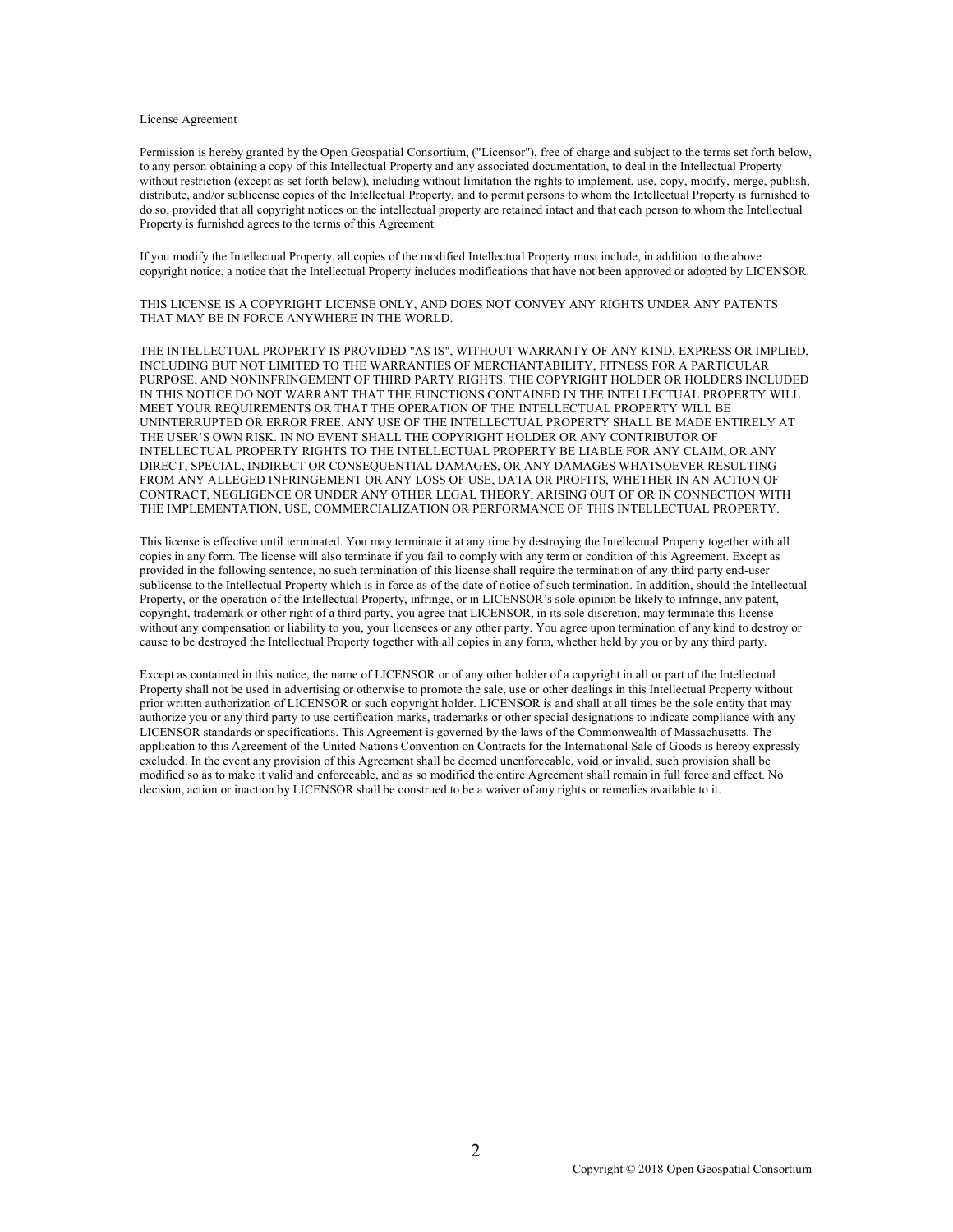## **Contents**

| 1.    |       |                                                               |  |  |  |
|-------|-------|---------------------------------------------------------------|--|--|--|
| 2.    |       |                                                               |  |  |  |
| 3.    |       |                                                               |  |  |  |
| 4.    |       |                                                               |  |  |  |
| 5.    |       |                                                               |  |  |  |
|       | 5.1   |                                                               |  |  |  |
|       | 5.2   |                                                               |  |  |  |
|       | 5.3   |                                                               |  |  |  |
| 6.    |       |                                                               |  |  |  |
| 7.    |       |                                                               |  |  |  |
| 8.    |       |                                                               |  |  |  |
|       | 8.1   |                                                               |  |  |  |
|       | 8.2   |                                                               |  |  |  |
|       | 8.3   |                                                               |  |  |  |
| 8.4   |       |                                                               |  |  |  |
|       |       |                                                               |  |  |  |
|       | A.1   |                                                               |  |  |  |
|       | A.1.1 |                                                               |  |  |  |
| A.1.2 |       | DescribeCoverage response structure for CIS 1.1 coverages  14 |  |  |  |
|       | A.1.3 | DescribeCoverage response without CIS 1.1 partitionSet 14     |  |  |  |
|       |       | A.1.4                                                         |  |  |  |
|       |       |                                                               |  |  |  |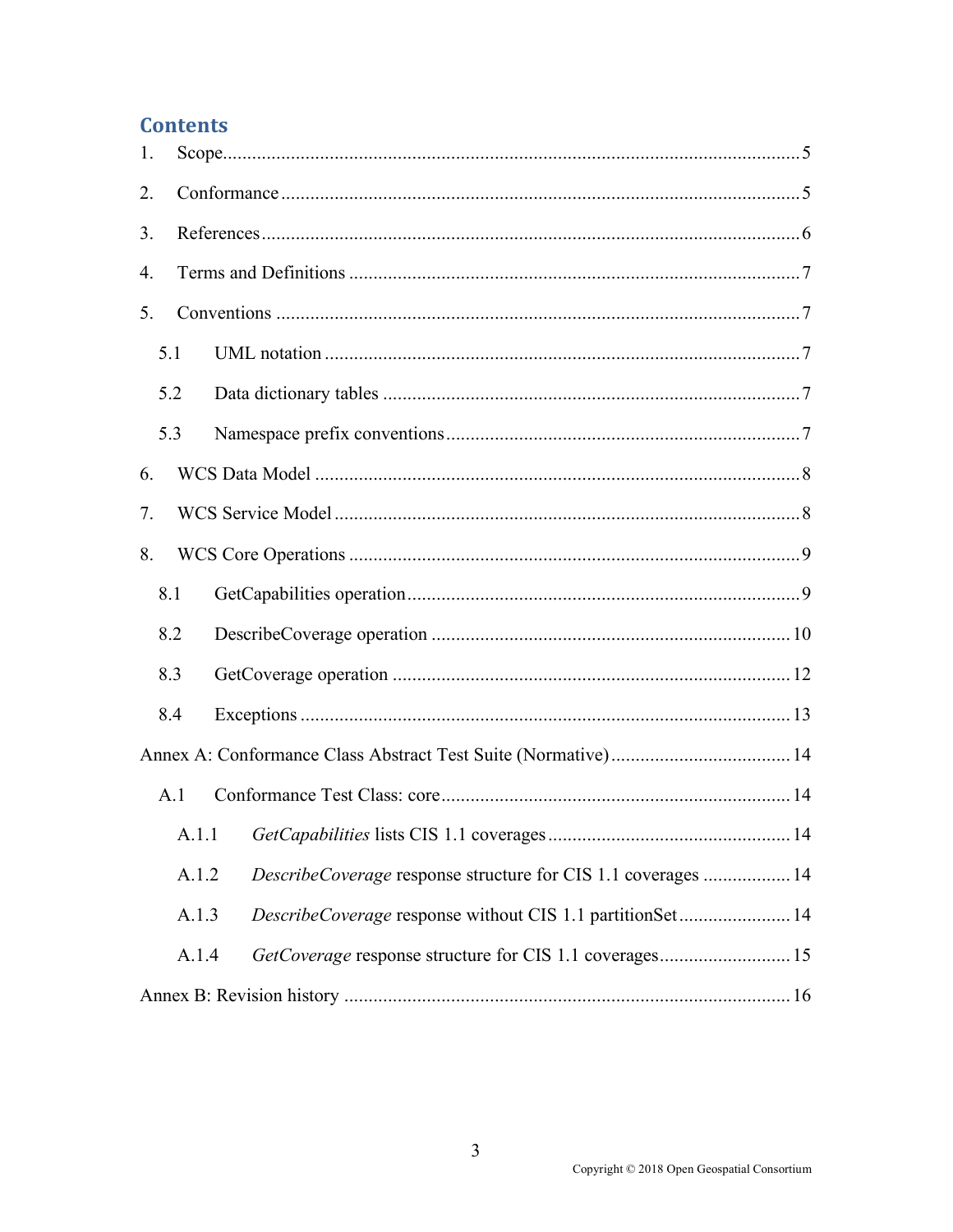### **i. Abstract**

The OGC Web Coverage Service (WCS) supports electronic retrieval of geospatial data as "coverages." Coverages are digital geospatial information representing space/timevarying phenomena, specifically spatio-temporal regular and irregular grids, point clouds, and general meshes.

This document specifies the WCS core. Every implementation of a WCS shall adhere to this standard. This standard defines core requirements. Extensions to the core define extensions to meet additional requirements, such as the response encoding. Additional extensions are required in order to completely specify a WCS for implementation.

This WCS 2.1 standard extends WCS 2.0 in a backwards compatible manner by accommodating coverages as per the OGC Coverage Implementation Schema (CIS) 1.1 in addition to CIS 1.0 coverages as addressed by WCS 2.0.

### **ii. Keywords**

The following are keywords to be used by search engines and document catalogues.

ogcdoc, OGC document, coverage, Web Coverage Service, grid, mesh

### **iii. Preface**

This document specifies the OGC Web Coverage Service (WCS) core requirements, which are mandatory for any implementation claiming to be conformant with WCS. The WCS standard is based on the Coverage Implementation Schema (CIS), OWS Common, and OGC Abstract Topic 6. WCS 2.1 extends WCS 2.0 (which establishes how to offer coverages as per CIS 1.0) so that 2.1 servers may additionally offer coverages as per CIS 1.1. Therefore, WCS 2.1 is backwards compatible with WCS 2.0. Any service passing the WCS 2.1 conformance tests will also pass the WCS 2.0 tests. Further, all WCS 2.x extensions remain applicable in the context of WCS 2.1.

Suggested additions, changes, and comments on this draft document are welcome and encouraged. Such suggestions may be submitted by email message or by making suggested changes in an edited copy of this document

Attention is drawn to the possibility that some of the elements of this document may be the subject of patent rights. The Open Geospatial Consortium shall not be held responsible for identifying any or all such patent rights.

*Recipients of this document are requested to submit, with their comments, notification of any relevant patent claims or other intellectual property rights of which they may be aware that might be infringed by any implementation of the standard set forth in this document, and to provide supporting documentation.*

### **iv. Security Considerations**

No security considerations have been made for this standard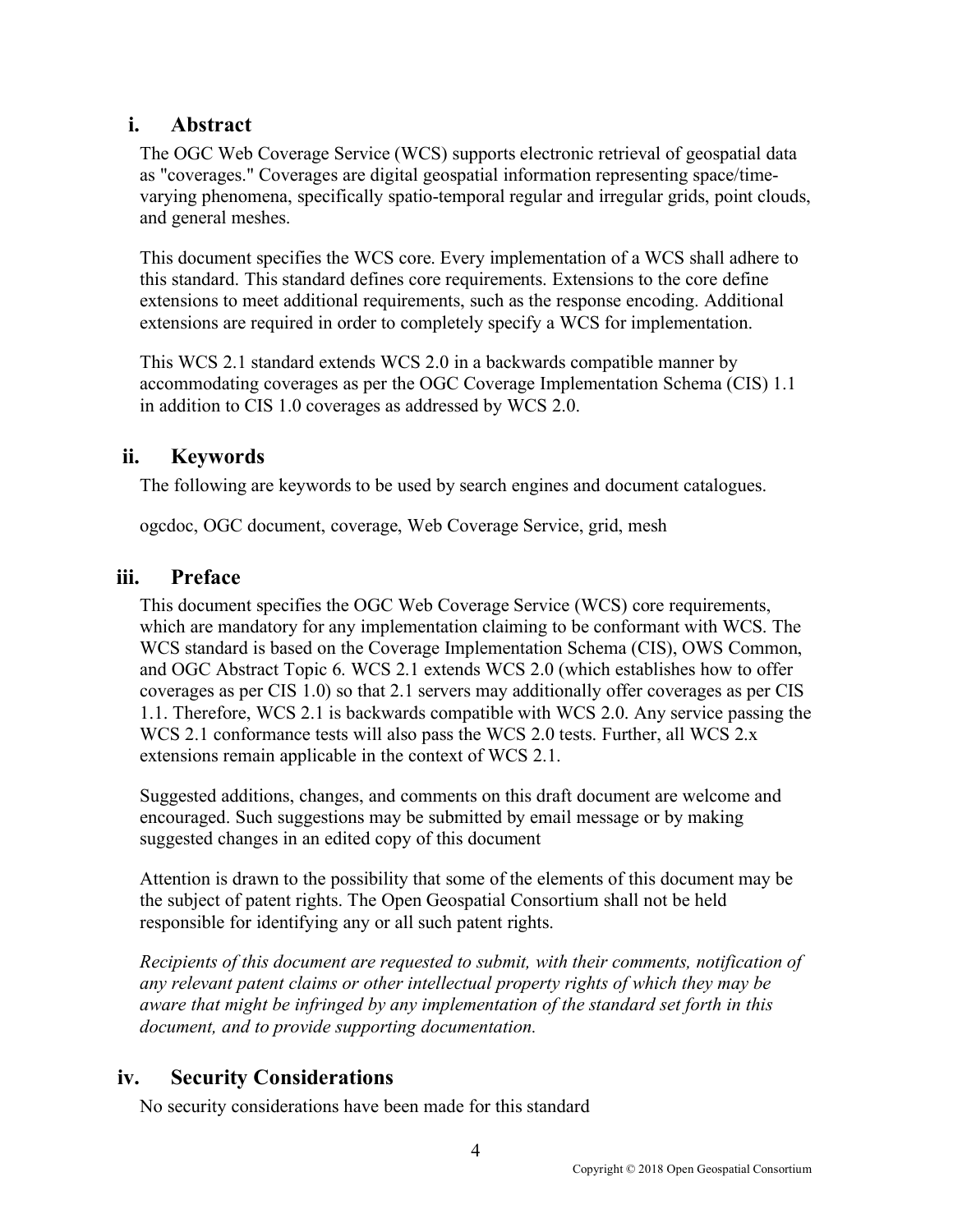### **v. Submitting organizations**

The following organizations submitted this Document to the Open Geospatial Consortium (OGC):

- Jacobs University Bremen
- rasdaman GmbH
- Envitia Ltd
- European Union Satellite Center

### **vi. Submitters**

All questions regarding this submission should be directed to the editor or the submitters:

| <b>Name</b>   | <b>Affiliation</b>                      |
|---------------|-----------------------------------------|
| Peter Baumann | Jacobs University Bremen, rasdaman GmbH |

### **1. Scope**

This document specifies how a Web Coverage Service (WCS) offers multi-dimensional (usually spatio-temporal) coverage data for access over the Internet. This document relies on and extends WCS 2.0, which operates on coverages as per the OGC Coverage Implementation Schema (CIS) 1.0, with support for coverages as per CIS 1.1.

All WCS 2.0 service extension standards remain applicable under WCS 2.1. However, in order to accommodate CIS 1.1 some extensions may need to be enhanced, leading to a minor version updates.

### **2. Conformance**

Standardization target are WCS 2.1 implementations (currently: servers).

This document establishes a single requirements class, *core*,

http://www.opengis.net/spec/WCS/2.1/req/core with a single pertaining conformance class, *core*, with URI http://www.opengis.net/spec/WCS/2.1/conf /core. Requirements and conformance test URIs defined in this document are relative paths to be appended to http://www.opengis.net/spec/WCS/2.1/.

Conformance with this standard shall be checked using all the relevant tests specified in Annex A (normative) of this document. The framework, concepts, and methodology for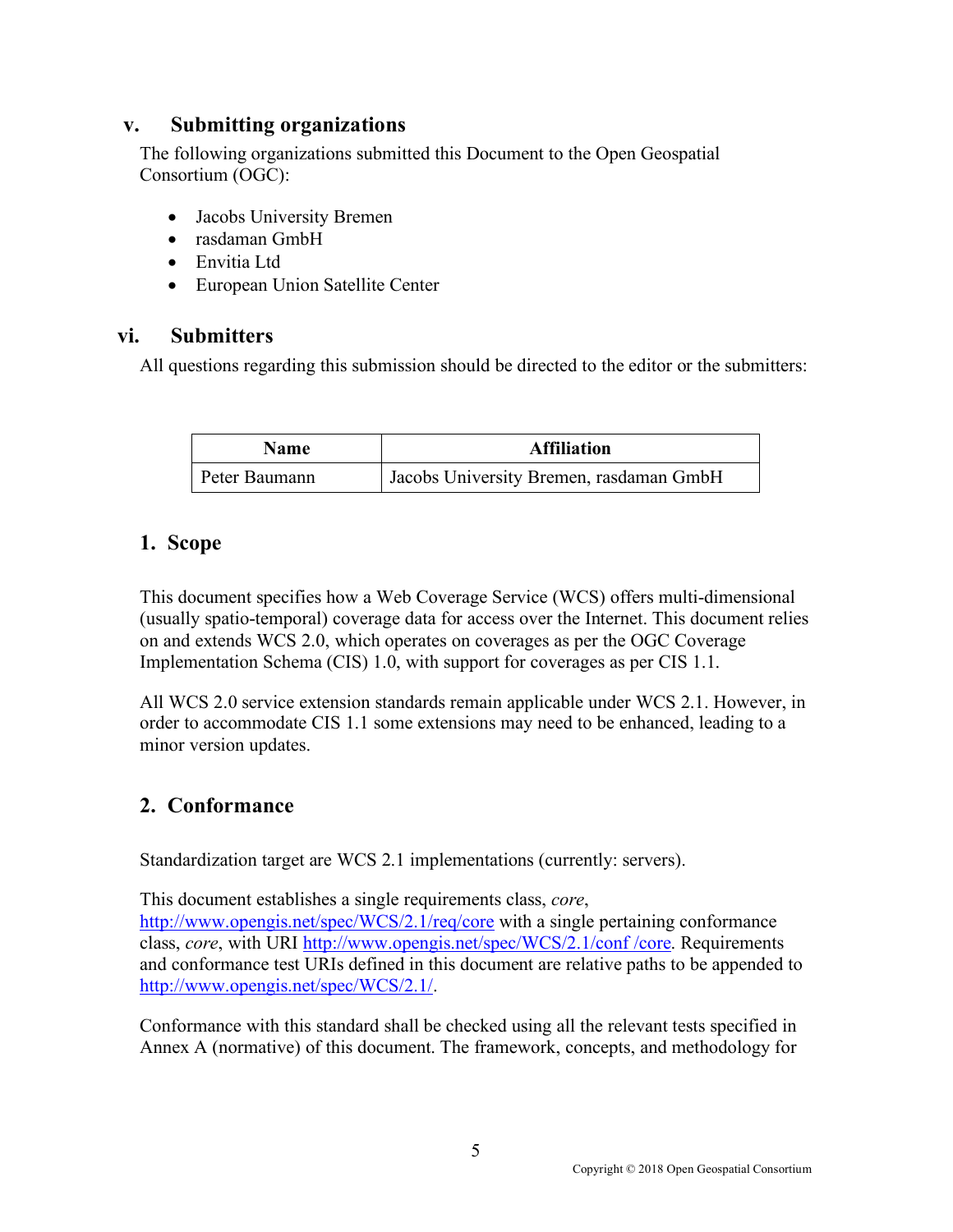testing, and the criteria to be achieved to claim conformance are specified in the OGC Compliance Testing Policies and Procedures and the OGC Compliance Testing web site<sup>1</sup>.

In order to conform to this  $OGC^{\circledast}$  interface standard, a software implementation shall choose to implement:

a) Any one of the conformance levels specified in Annex A (normative).

All requirements-classes and conformance-classes described in this document are owned by the standard(s) identified.

## **3. References**

The following normative documents contain provisions that, through reference in this text, constitute provisions of this document. For dated references, subsequent amendments to, or revisions of, any of these publications do not apply. For undated references, the latest edition of the normative document referred to applies.

OGC: OGC 07-011, Abstract Specification Topic 6: The Coverage Type and its Subtypes, version 7 (identical to ISO 19123:2005), 2007

OGC: OGC 06-121r9, OGC Web Service Common Specification, version 2.0, 2010

• Conformance classes used: *GetCapabilities operation* (Clause 7)

OGC: OGC 09-146r2, OGC® Coverage Implementation Schema, version 1.0, 2012

• Conformance classes used: *coverage*

OGC: OGC 09-146r6, OGC® Coverage Implementation Schema, version 1.1, 2017

• Conformance classes used: *coverage*

OGC: OGC 09-110r4, OGC® Web Coverage Service – Core, version 2.0, 2012

• Conformance classes used: *core*

OGC: OGC 16-083r2, Coverage Implementation Schema – ReferenceableGridCoverage Extension, version 1.0, 2017

• Conformance classes used: *gmlcovrgrid*

 $\overline{a}$ 

<sup>1</sup> www.opengeospatial.org/cite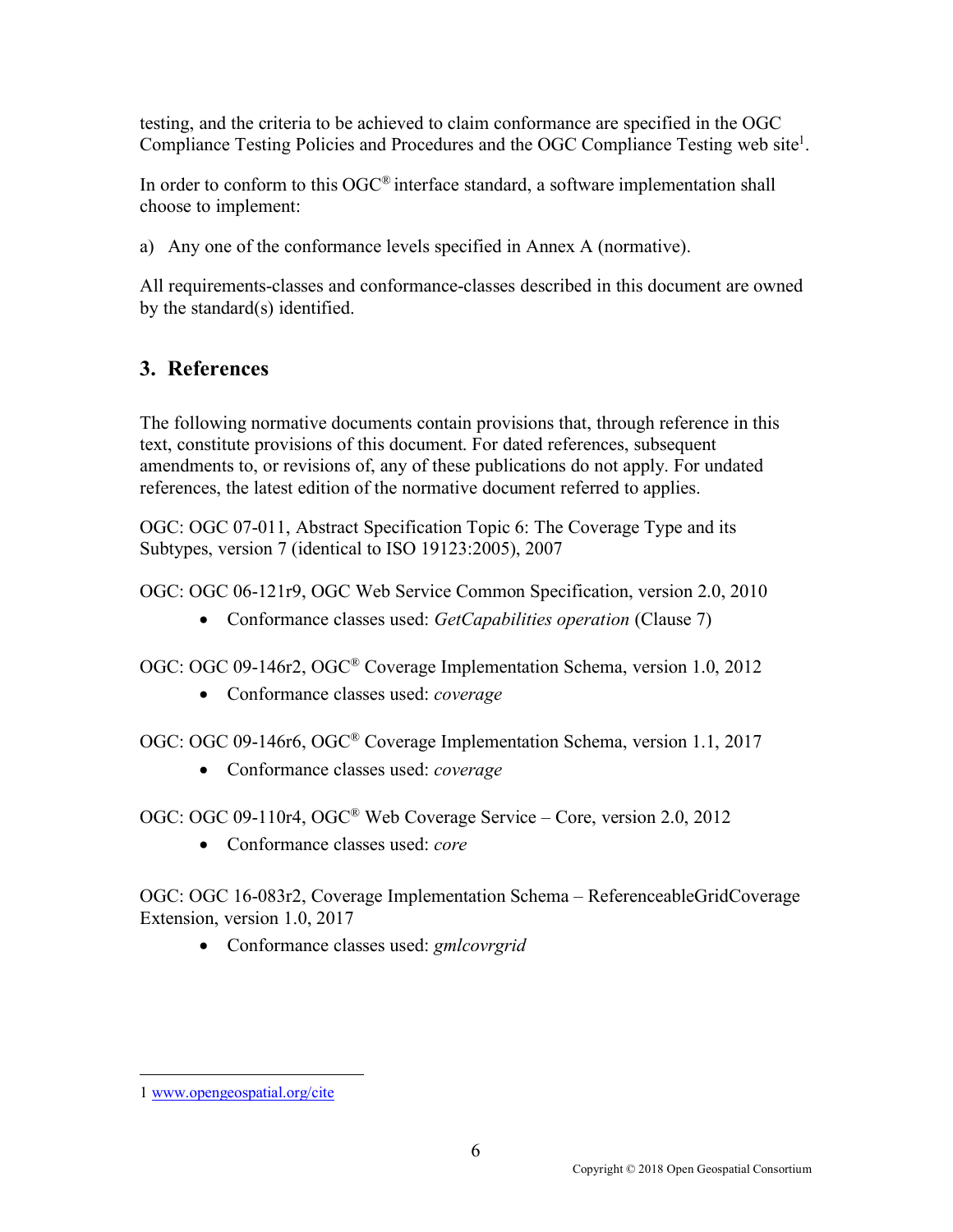### **4. Terms and Definitions**

This document uses the terms defined in Sub-clause 5.3 of [OGC 06-121r9], which is based on the ISO/IEC Directives, Part 2, Rules for the structure and drafting of International Standards. In particular, the word "shall" (not "must") is the verb form used to indicate a requirement to be strictly followed to conform to this standard.

For the purposes of this document, all terms and definitions in OGC Abstract Specification Topic 6 apply.

### **5. Conventions**

### **5.1 UML notation**

Unified Modeling Language (UML) static structure diagrams appearing in this standard are used as described in Sub-clause 5.2 of OGC Web Service Common [OGC 06-121r9]. Further, the following conventions hold.

- UML elements having a package name of "OWS Common" are those defined in the UML model of OWS Common [OGC 06-121r9].
- UML elements having a package name of GML are those defined in the UML model of GML [OGC 07-036].
- UML elements having a package name of "SWE Common" are those defined in the UML model of SWE Common [OGC 08-094].
- UML elements having a package name of CIS are those defined in the UML model of CIS 1.0 [OGC 09-146r2].
- UML elements not qualified with a package name are those defined in this Standard.
- UML data type Any is used here as an equivalent to XML's xsd: any.

### **5.2 Data dictionary tables**

The UML model data dictionary is specified herein in a series of tables. The contents of the columns in these tables are described in Sub-clause 5.5 of [OGC 06-121r9]. The contents of these data dictionary tables are normative, including any table footnotes.

For the reader's convenience, table rows describing inherited components are shaded.

#### **5.3 Namespace prefix conventions**

The following namespaces are used in this document. The prefix abbreviations used constitute conventions, but are **not** normative. The namespaces to which the prefixes refer are normative, however.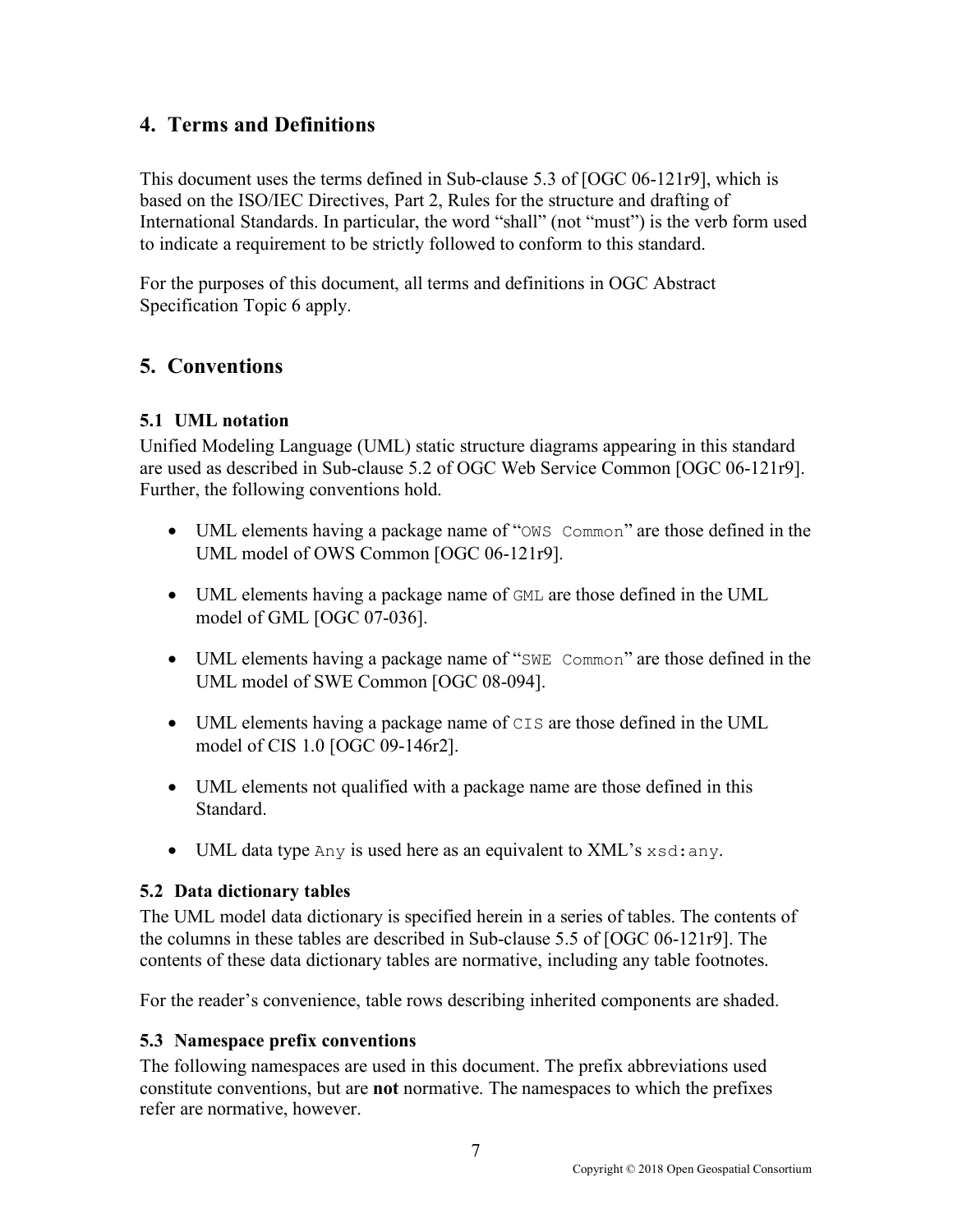| Prefix        | <b>Namespace URI</b>                                  | <b>Description</b>                             |
|---------------|-------------------------------------------------------|------------------------------------------------|
| xsd           | http://www.w3.org/2001/XMLSchema                      | XML Schema                                     |
| gm132         | http://www.opengis.net/gml/3.2                        | GML 3.2.1                                      |
| gm133         | http://www.opengis.net/gml/3.3                        | GML 3.3                                        |
| swecommon20   | http://www.opengeospatial.org/standards<br>/swecommon | SWE Common 2.0                                 |
| cis10         | http://www.opengis.net/cis/1.0                        | CIS 1.0 (aka GMLCOV 1.0)                       |
| cis11         | http://www.opengis.net/cis/1.1                        | <b>CIS</b> 1.1                                 |
| wcs20         | http://www.opengis.net/wcs/2.0                        | <b>WCS 2.0</b>                                 |
| gmlcovrgrid10 | http://www.opengis.net/gmlcov/gmlcovr<br>grid/1.0     | GMLCOV/CIS 1.0<br>Referenceable Grid Extension |
| wcs21         | http://www.opengis.net/wcs/2.1                        | <b>WCS 2.1</b>                                 |

**Table 1 — Namespace mappings**

### **6. WCS Data Model**

A WCS server offers a – possibly empty – set of coverage objects, each of which can be either a CIS 1.0 coverage or a CIS 1.1 coverage.

### **7. WCS Service Model**

The WCS Core service model is identical to WCS 2.0, but extended with CIS 1.1 coverages in its offering (Figure 1). In particular, the requests syntax and semantics remain unchanged so that a WCS 2.1 server offers the services established in WCS Core 2.0 [OGC 09-110r4] on both CIS 1.0 [OGC 09-146r2] and CIS 1.1 [OGC 09-146r6] coverages. Syntax is added which allows differentiating between CIS 1.0 and CIS 1.1 structures as results.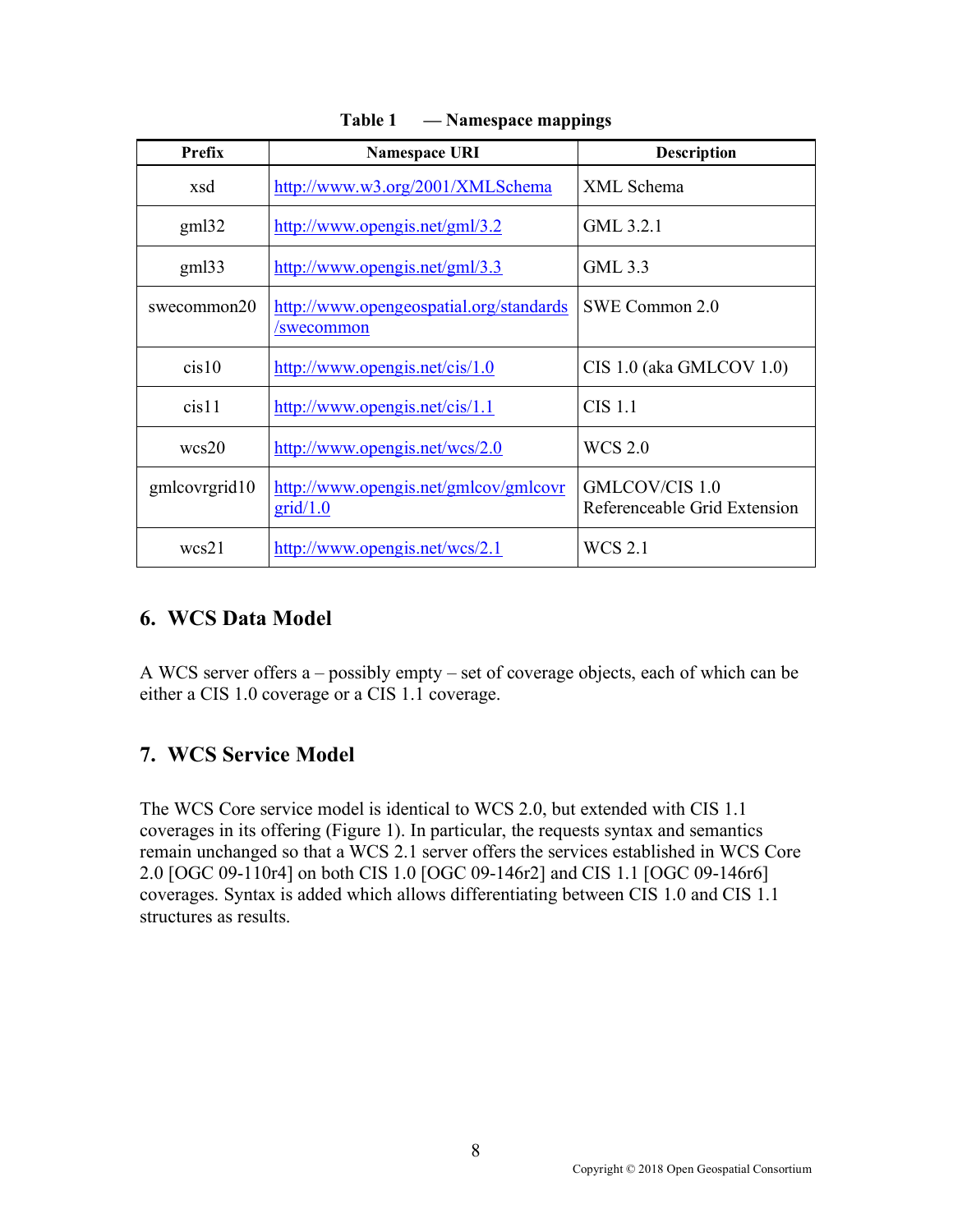

**Figure 1 — WCS CoverageOfferings UML class diagram**

NOTE 1 As per OGC Web Services, the functionality of extensions listed in the Capabilities is available on all coverages offered, both CIS 1.0 and 1.1.

NOTE 2 There is no formal requirement on the contents of this diagram because it will be a segue of the requirements on requests.

Extended behavior of WCS 2.1 over WCS 2.0 is described in the following clauses.

### **8. WCS Core Operations**

#### **8.1 GetCapabilities operation**

The WCS2.1 *GetCapabilities* request is identical to the definition provided in WCS 2.0.

The WCS 2.1 *GetCapabilities* response additionally reports CIS 1.1 coverages.

**Requirement 1 /req/core/getCapabilities-cis11:** The *GetCapabilities* request of a WCS 2.1 server **shall** handle CIS 1.0 [OGC 09-146r2] and CIS 1.1 [OGC 09-146r6] coverages identically. **Dependency:** http://www.opengis.net/spec/WCS/2.0/conf/core, http://www.opengis.net/spec/CIS/1.0/conf/coverage, http://www.opengis.net/spec/CIS/1.1/conf/coverage

NOTE Often a single implementation will support both WCS 2.0 and 2.1 requests. However, both will not necessarily return the same list of coverages offered: a *GetCapabilities* request against a WCS 2.0 server will **only** list CIS 1.0 coverages, but **not** list any CIS 1.1 coverages as these are unknown per definition of WCS 2.0 and cannot be retrieved through a WCS 2.0 *DescribeCoverage* or *GetCoverage* request – whereas under a WCS 2.1 regime, both CIS 1.0 and CIS 1.1 coverages will be listed, if any.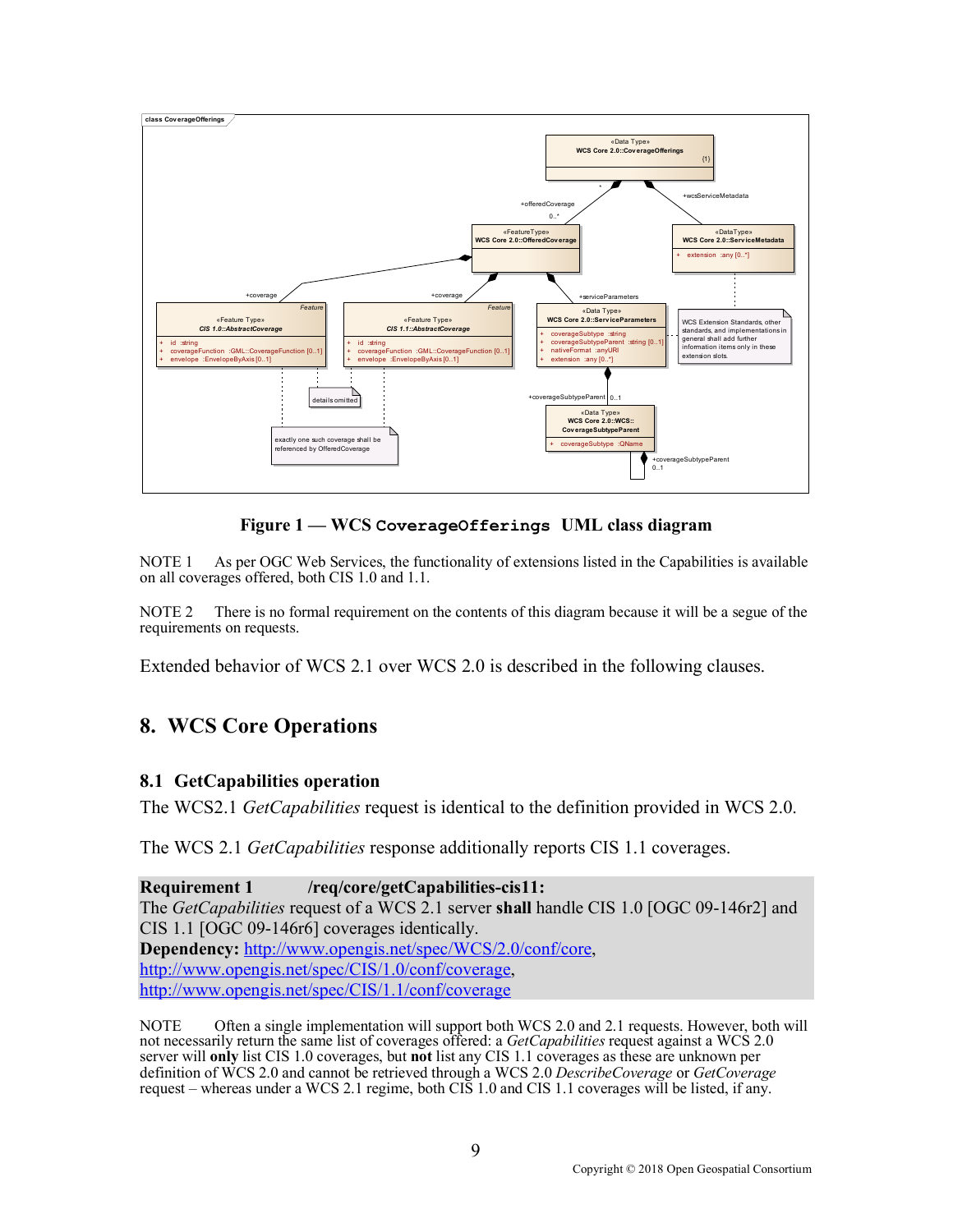### **8.2 DescribeCoverage operation**

The WCS 2.1 *DescribeCapabilities* request is identical to its definition in WCS 2.0.

The WCS 2.1 *DescribeCoverage* response is identical to WCS 2.0 for CIS 1.0 coverages; for CIS 1.1 coverages, the response structure is adjusted accordingly.

#### **Requirement 2 /req/core/describeCoverage-cis11:**

The response to a successful *DescribeCoverage* request on a CIS 1.1 coverage [OGC 09- 146r6] **shall** consist of a CoverageDescriptions element as described in Figure 2 and Table 2.

Table 2 lists the structure of the CIS 1.1 enhanced subtype  $WCS 2.1$ : CoverageDescription. Depending on the coverage type requested the result will be a WCS 2.0 coverage description (for CIS 1.0 coverages) or a WCS 2.10 description (for CIS 1.1 coverages).

| <b>Name</b>            | <b>Definition</b>                                                                                       | Data type                                      | <b>Multiplicity</b>        |
|------------------------|---------------------------------------------------------------------------------------------------------|------------------------------------------------|----------------------------|
| coverage-<br>Function  | GML 3.2.1 coverage<br>function to describe how<br>range values at coverage<br>locations can be obtained | $GML$ 32::<br>CoverageFunction                 | zero or one<br>(optional)  |
| envelope               | Coverage bounding box                                                                                   | CIS 1.0:: Envelope                             | zero or one<br>(optional)  |
| domainSet              | Domain extent description<br>of this coverage                                                           | CIS 1.0::DomainSet<br>or<br>CIS 1.1::DomainSet | zero or one<br>(optional)  |
| rangeType              | Range structure description<br>of this coverage                                                         | SWE Common 2.0::<br>DataRecord                 | one<br>(mandatory)         |
| metadata               | Application-specific<br>metadata                                                                        | CIS 1.0:: Metadata                             | zero or more<br>(optional) |
| service-<br>Parameters | Service-specific parameters<br>of this coverage                                                         | $WCS$ 2.0::<br>ServiceParameters               | one<br>(mandatory)         |

#### **Table 2 — WCS CoverageDescription components (extended component white, all components inherited without modifications grey)**

To keep response size moderate, a coverage description does not include any recursively nested coverages, nor position/value pairs. To still provide information about the domain extent, the coverage envelope is mandatory in this case.

**Requirement 3 /req/core/no-description-nesting:** The response to a successful *DescribeCoverage* request on a CIS 1.1 coverage [OGC 09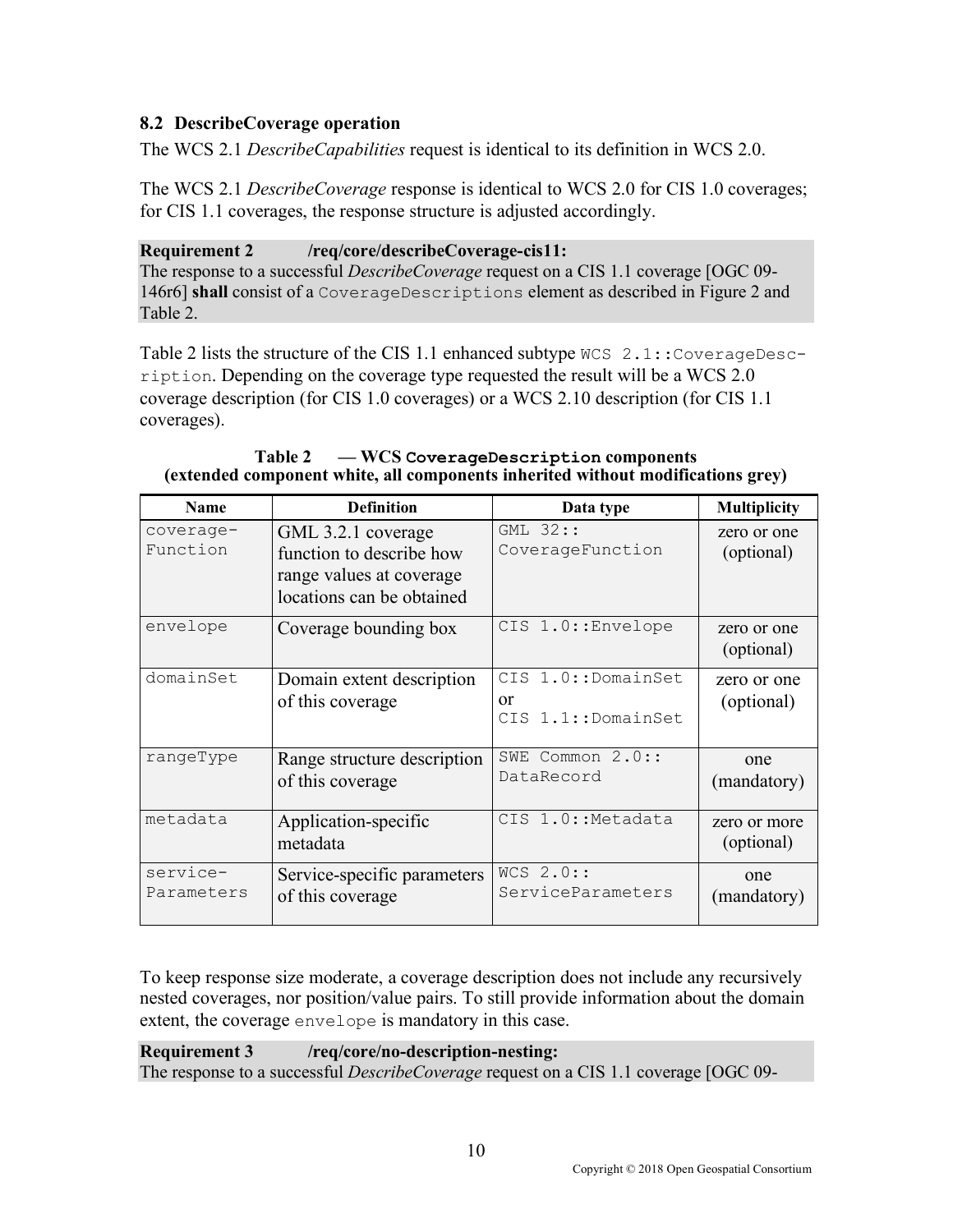146r6] which contains a CIS 1.1::PartitionSet **shall** not contain a CIS 1.1:: PartitionSet and **shall** contain an envelope.

NOTE The domain set description variants added in CIS 1.1 [OGC 09-146r6] allow for recursive coverage nestings through the PartitionSet component, which obviously should be copied into a coverage description (which intuitively is expected to be comparatively small in size). However, beware that the domain extent description still can be large – the domain set of a CIS

1.0::ReferenceableGridCoverage and a CIS 1.1::DisplacementAxisNest ("warped") coverage (CIS 1.1 conformance class grid-irregular) may grow as big as the range set, and actually can exceed its size, in certain situations.



**Figure 2 — WCS CoverageDescription UML class diagram**

Example: The response to a valid *DescribeCoverage* request for CIS 1.1 GeneralGridCoverage with id *C0001* might be:

```
< CoverageDescriptions
   xmlns='http://www.opengis.net/wcs/2.1/gml'
   xmlns:cis11='http://www.opengis.net/cis/1.1/gml'
   xmlns:gml='http://www.opengis.net/gml/3.2'
   xmlns:swe='http://www.opengis.net/swe/2.0'
   xmlns:xsi='http://www.w3.org/2001/XMLSchema-instance'
   xsi:schemaLocation=
              'http://www.opengis.net/swe/2.0 http://schemas.opengis.net/sweCommon/2.0/swe.xsd
              http://www.opengis.net/wcs/2.1/gml http://schemas.opengis.net/wcs/2.1/gml/wcsAll.xsd'>
   <CoverageDescription gml:id="C0001">
     <cis11:envelope srsName=http://www.opengis.net/def/crs/EPSG/0/4326
        axisLabels="Lat Long" srsDimension="2">
        <cis11:axisExtent axisLabel="Lat" uomLabel="deg" lowerBound="1" upperBound="5"/>
        <cis11:axisExtent axisLabel="Long" uomLabel="deg" lowerBound="1" upperBound="3"/>
```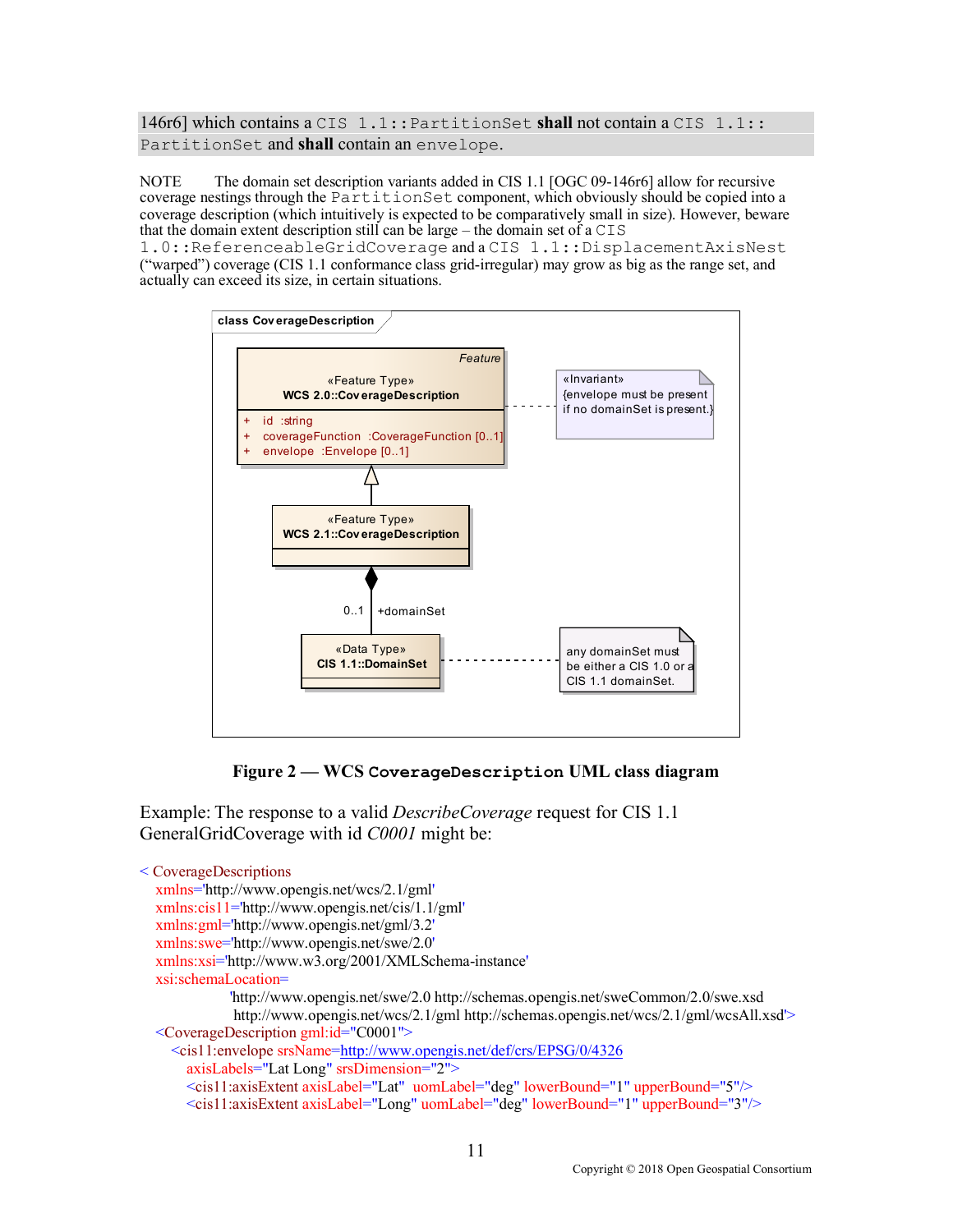```
 </cis11:envelope>
    \lecis11: domainSet\ge <cis11:generalGrid srsName=http://www.opengis.net/def/crs/EPSG/0/4326
          axisLabels="Lat Long">
          <cis11:regularAxis axisLabel="Lat" uomLabel="deg" lowerBound="1" upperBound="5"
            resolution="1"/>
          <cis11:regularAxis axisLabel="Long" uomLabel="deg" lowerBound="1" upperBound="3"
            resolution="1"/>
          <cis11:gridLimits srsName="http://www.opengis.net/def/crs/OGC/0/Index2D" axisLabels="i j">
            <cis11:indexAxis axisLabel="i" lowerBound="0" upperBound="2"/>
            <cis11:indexAxis axisLabel="j" lowerBound="0" upperBound="2"/>
          </cis11:gridLimits>
       \le/cis11:generalGrid>
    \le/cis11:domainSet>
     <cis11:rangeType>
       <swe:DataRecord>
          <swe:field name="singleBand">
           <swe:Quantity definition="http://www.opengis.net/def/property/OGC/0/Radiance">
              <swe:description>Panchromatic Channel</swe:description>
              <swe:uom code="W/cm2"/>
           </swe:Quantity>
         \le/swe:field>
       </swe:DataRecord>
    \le/cis11:rangeType>
     <ServiceParameters>
        <CoverageSubtype>GridCoverage</CoverageSubtype>
        <nativeFormat>image/tiff</nativeFormat>
     </ServiceParameters>
   </CoverageDescription>
</CoverageDescriptions>
```
#### **8.3 GetCoverage operation**

The *GetCoverage* request is identical to its definition in WCS 2.0: coverages offered can be retrieved. However, more coverage types than in WCS 2.0 can be queried in WCS 2.1, as is detailed in the extended response definition below.

The WCS 2.1 *GetCoverage* response is extended over WCS 2.0 (supporting CIS 1.0 only) to allow CIS 1.1, the Referenceable Grid Coverage extension, and GML 3.3.

**Requirement 4 /req/core/getCoverage-cis11:** The contents of the response to a successful WCS 2.1 *GetCoverage* request **shall** be a concrete subtype of either CIS 1.0::AbstractCoverage or CIS 1.1::AbstractCoverage or GMLCOVRGRID 1.0:: ReferenceableGridCoverage or a GML 3.3 coverage type. **Dependency:** http://www.opengis.net/spec/WCS/2.0/conf/core,

http://www.opengis.net/spec/CIS/1.0/conf/coverage, http://www.opengis.net/spec/CIS/1.1/conf/coverage

NOTE Currently, no translation between coverage types is defined so implementations should not be expected to perform any (although the specification does not exclude it); however, such functionality may be defined in future, e.g., through a bespoke WCS Extension.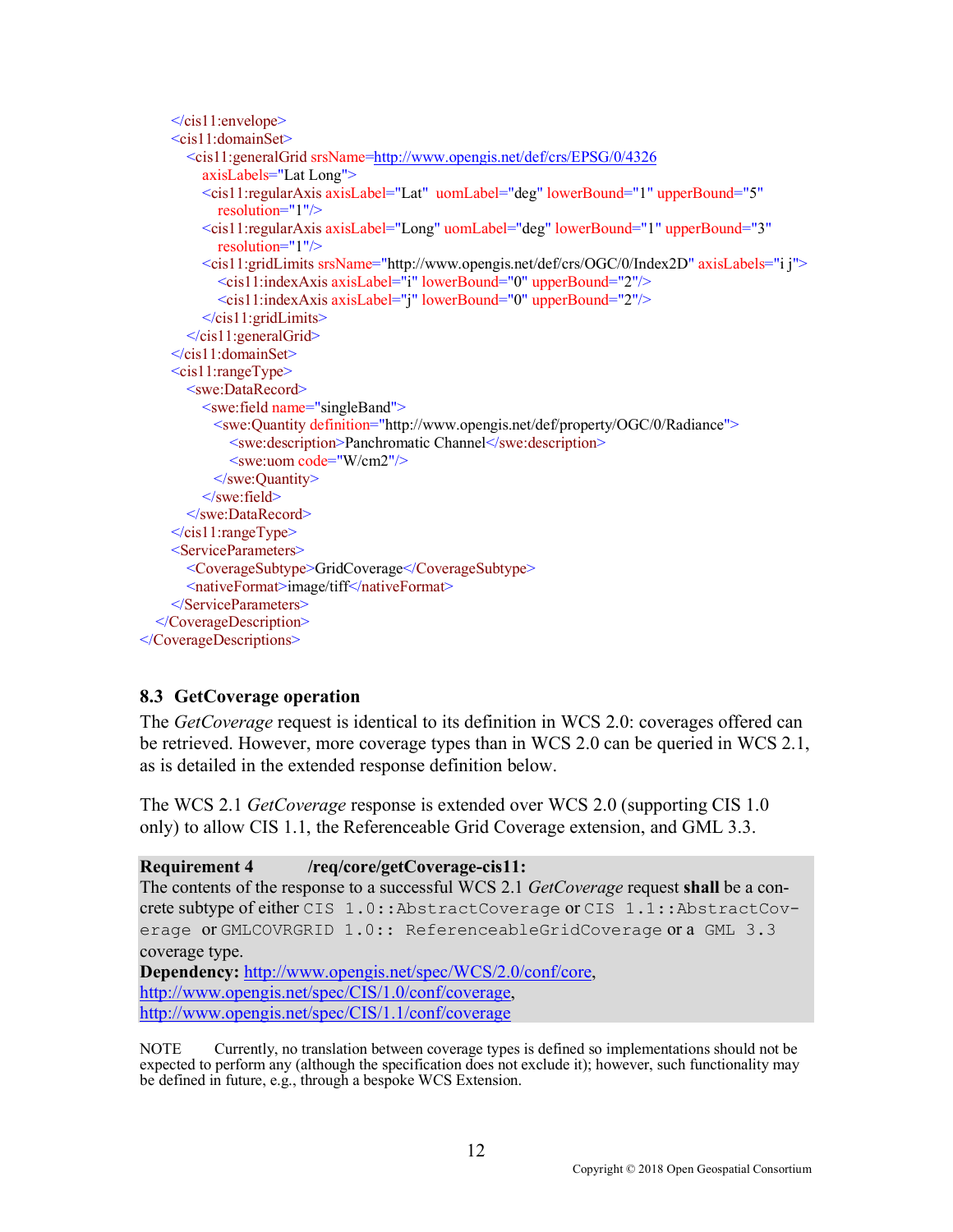## **8.4 Exceptions**

Exceptions are the same as in WCS 2.0.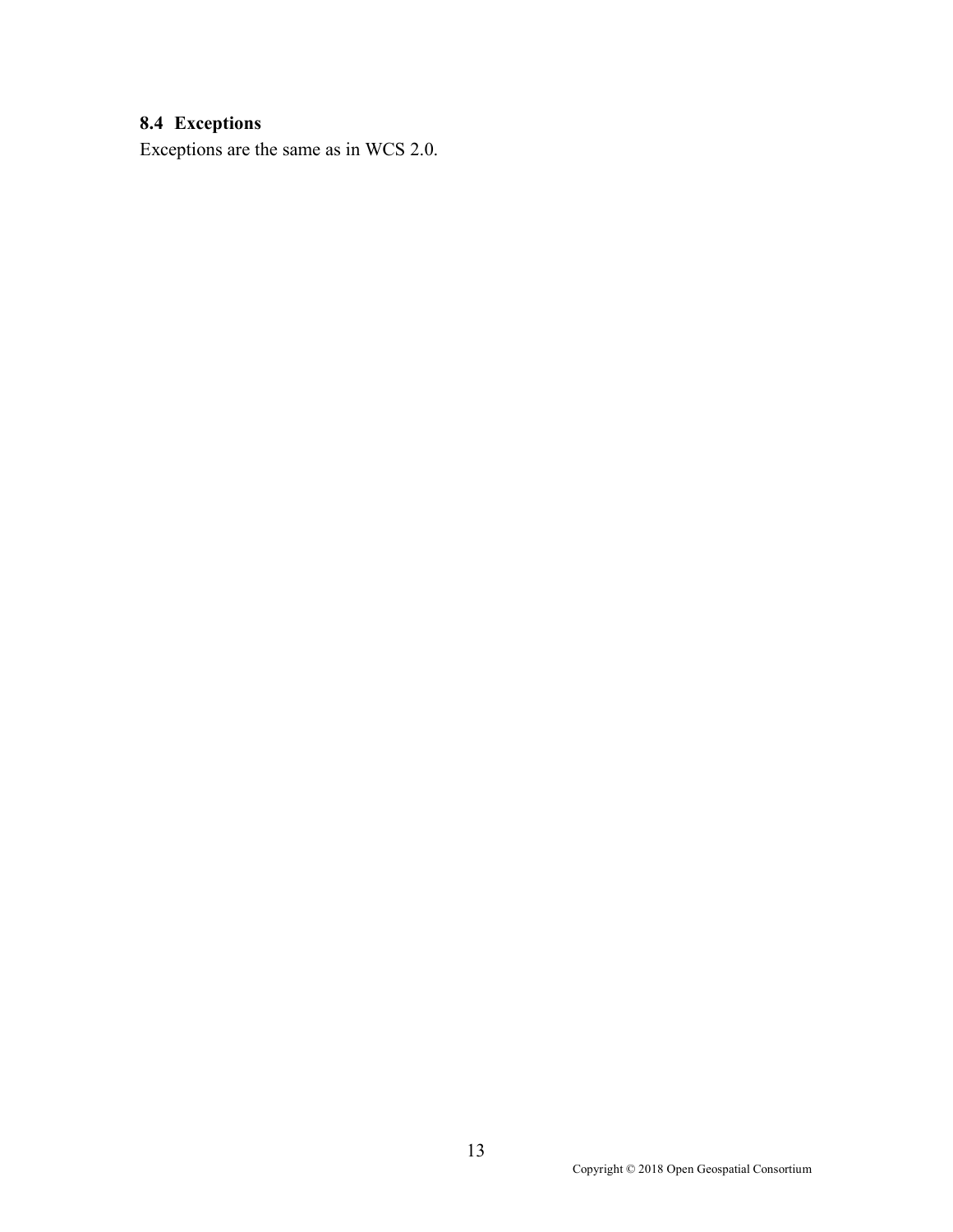### **Annex A: Conformance Class Abstract Test Suite (Normative)**

#### **A.1 Conformance Test Class: core**

The OGC URI identifier of this conformance class is: http://www.opengis.net/spec/WCS/2.1/conf/core.

Tests identifiers below are relative to http://www.opengis.net/spec/WCS/2.1/.

#### **A.1.1** *GetCapabilities* **lists CIS 1.1 coverages**

- **Test id: /conf/core/getCapabilities-cis11**
- **Test Purpose: Requirement /req/core/getCapabilities-cis11:** The *GetCapabilities* request of a WCS 2.1 server **shall** handle CIS 1.0 [OGC 09-146r2] and CIS 1.1 [OGC 09-146r6] coverages identically. **Dependency:** http://www.opengis.net/spec/WCS/2.0/conf/core, http://www.opengis.net/spec/CIS/1.0/conf/coverage, http://www.opengis.net/spec/CIS/1.1/conf/coverage
- **Test method:** Provide at least one CIS 1.1 coverage on server under test. Send a *GetCapabilities* request to this server, check that the result lists all CIS 1.1 coverages inserted.

#### **A.1.2** *DescribeCoverage* **response structure for CIS 1.1 coverages**

- **Test id: /conf/core/describeCoverage-cis11**
- **Test Purpose: Requirement /req/core/describeCoverage-cis11:** The response to a successful *DescribeCoverage* request on a CIS 1.1 coverage [OGC 09-146r6] **shall** consist of a CoverageDescriptions element as described in Figure 2 and Table 2.
- **Test method:** Provide at least one CIS 1.1 coverage on the server under test. Send a *DescribeCoverage* request on these coverages to server under test, check the result consists of a structure as described in the requirement. Test passes if all individual tests pass.

#### **A.1.3** *DescribeCoverage* **response without CIS 1.1 partitionSet**

- **Test id: /conf/core/describeCoverage-cis11-no-nesting**
- **Test Purpose: Requirement /req/core/no-description-nesting:** The response to a successful *DescribeCoverage* request on a CIS 1.1 coverage [OGC 09-146r6] which contains a CIS 1.1::PartitionSet **shall** not contain a CIS 1.1:: PartitionSet and **shall** contain an envelope.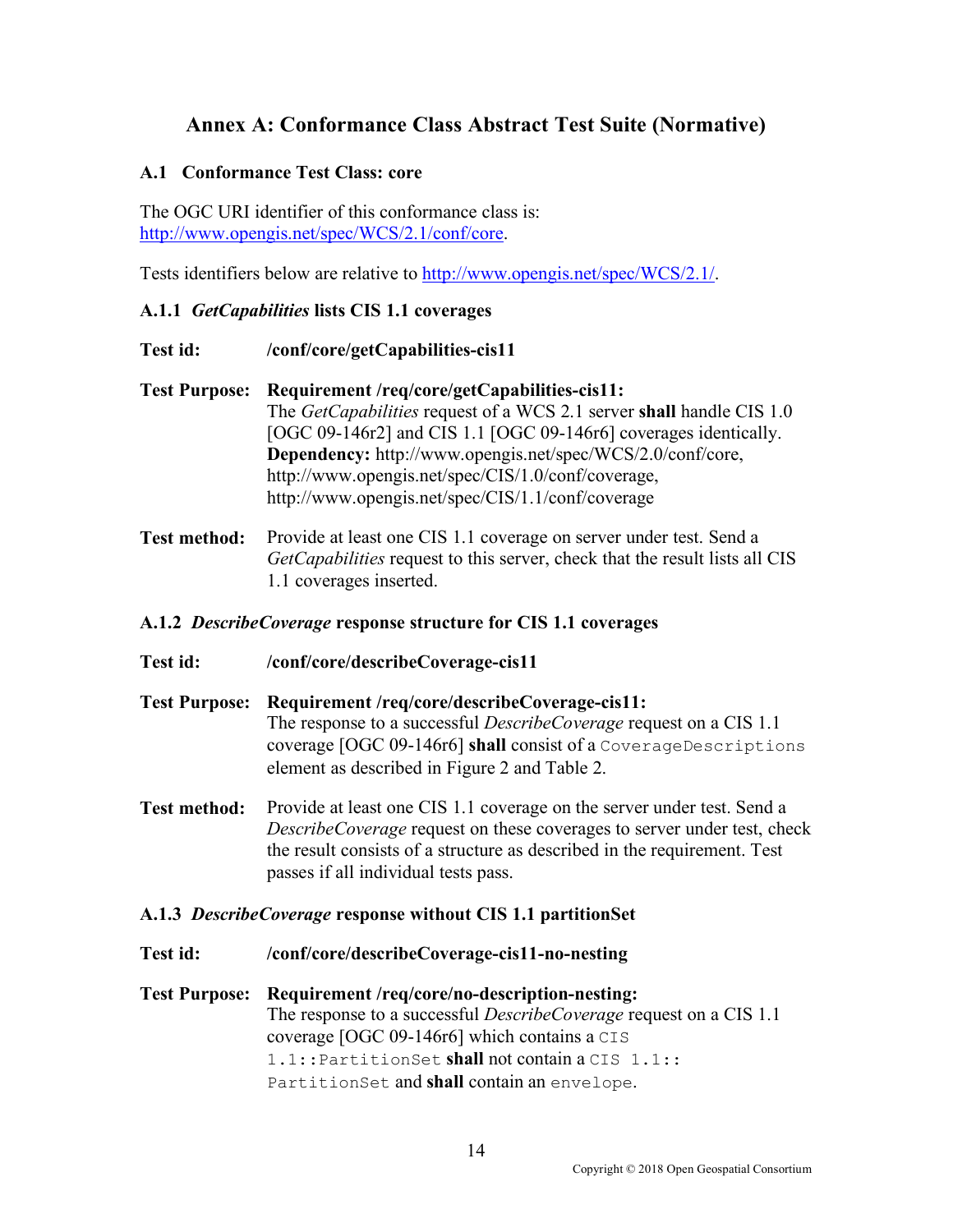**Test method:** Provide at least one CIS 1.1 coverage on the server under test which contains a partitionSet. Send a *DescribeCoverage* request on these coverages to server under test. Check that the results fulfil the requirement. Test passes if all individual tests pass.

#### **A.1.4** *GetCoverage* **response structure for CIS 1.1 coverages**

**Test id: /conf/core/getCoverage-cis11**

**Test Purpose: Requirement /req/core/getCoverage-cis11:** The contents of the response to a successful WCS 2.1 *GetCoverage*  request **shall** be a concrete subtype of either CIS 1.0::AbstractCoverage or CIS 1.1::AbstractCoverage or GMLCOVRGRID 1.0:: ReferenceableGridCoverage or a GML 3.3 coverage type. **Dependency:** http://www.opengis.net/spec/WCS/2.0/conf/core, http://www.opengis.net/spec/CIS/1.0/conf/coverage, http://www.opengis.net/spec/CIS/1.1/conf/coverage

Test method: Provide at least one CIS 1.1 coverage on the server under test. Send a *GetCoverage* request on these coverages to server under test, executing all WCS Core functionalities: complete download, trimming, slicing, format encoding. Check that the results of these operations are correct as per their specification in WCS 2.0. Test passes if all individual tests pass.

 $-$  end of ATS  $-$